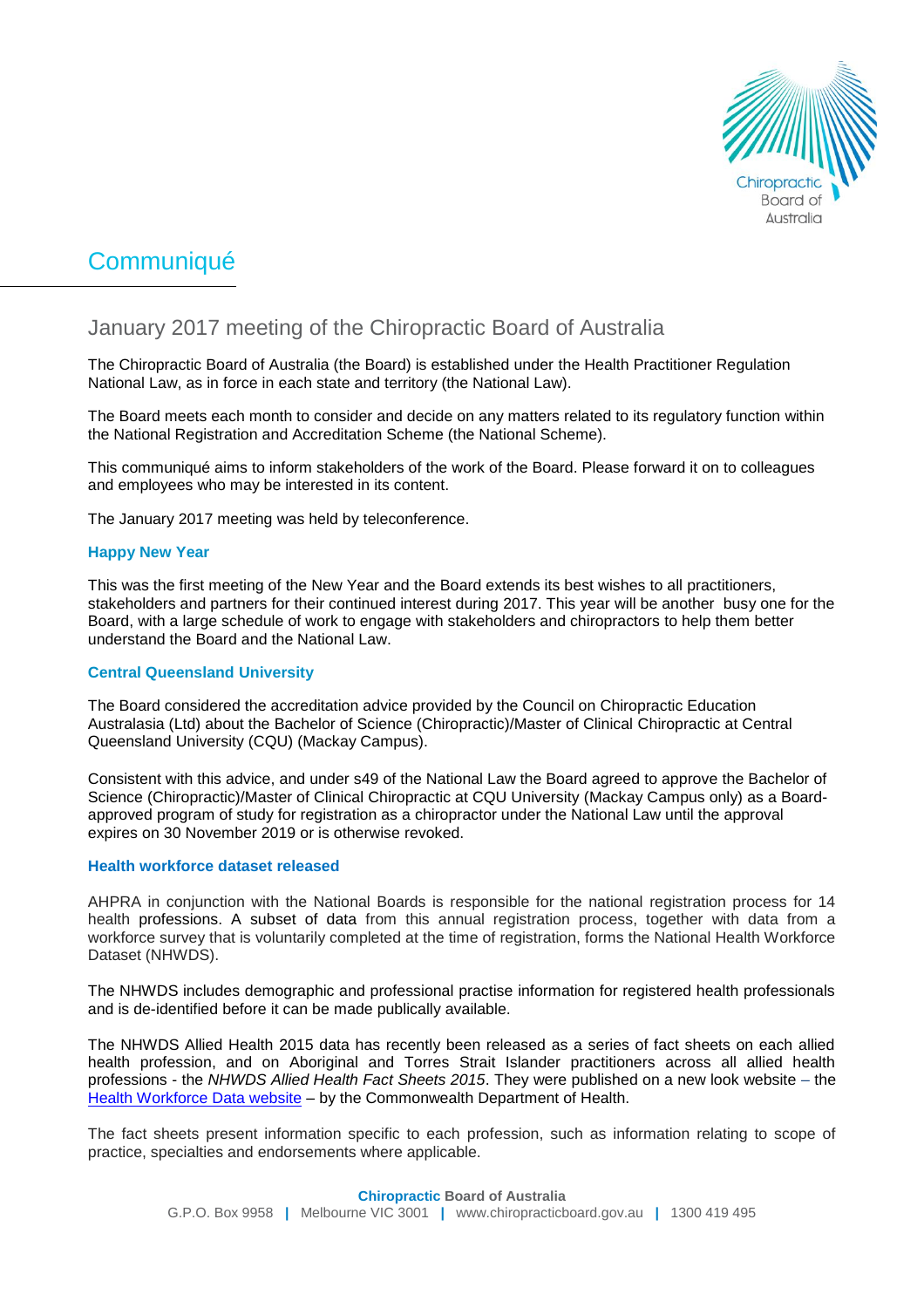#### Aggregate data is also accessible via the [Health Workforce Data Online Data Tool \(ODT\).](http://data.hwa.gov.au/datatool.html)

The data include is generated through Workforce Surveys, which are provided by AHPRA on behalf of the Department of Health to all health professionals as part of their yearly re-registration. Each survey is slightly different and is tailored to obtain data specific to that profession.

You can find the fact sheet on the chiropractic profession [here.](http://data.hwa.gov.au/publications.html)

# **Renewal of registration for 2016/2017**

Renewal of registration was due on 30 November 2016. Chiropractors who did not renew their registration by the due date could lodge a late application (and pay a late fee) to renew during December 2016. If you did not lodge a renewal application during this time then your registration has lapsed and you are no longer registered as a chiropractor in Australia.

As a result, if you wish to practise, you now need to complete a new application for general registration is available on the [Registration](https://www.ahpra.gov.au/News/2015-12-31-obligations-for-employers.aspx) section of the Board's website.

You cannot practise chiropractic until your application for general registration has been processed by the AHPRA, and your registration has been successfully granted. The names of all registered chiropractors are published on the Register of Practitioners. You can check your registration status on AHPRA's website under ['Check your health practitioner is registered'](https://www.ahpra.gov.au/).

#### **Local insights, National Scheme: State and territory summaries published**

Individual annual report summaries for each state and territory, offering insights into how the National Scheme is operating in each jurisdiction, have now been published.

Based on the AHPRA and National Boards annual report for 2015/16, the summaries are available [online on](http://www.ahpra.gov.au/annualreport/2016/)  [AHPRA's website.](http://www.ahpra.gov.au/annualreport/2016/)

Information includes applications for registration by profession, outcomes of criminal history checks and segmentation of the registrant base by gender, profession and specialty.

Notifications information includes the number of complaints or concerns received by AHPRA by profession, types of complaint, matters involving immediate action, monitoring and compliance, panels and tribunals, and statutory offence complaints.

To download any or all of the state and territory reports, or to view the main 2015/16 annual report, [visit our](http://www.ahpra.gov.au/annualreport/2016/)  [microsite.](http://www.ahpra.gov.au/annualreport/2016/)

In the coming months, AHPRA and the National Boards will also publish summaries that break down 2015/16 data by profession.

#### **AHPRA Performance Report July-September 2016**

The July to September 2016 quarterly performance reports for AHPRA and the National Boards are now available.

The reports, which are part of an ongoing drive by AHPRA and the National Boards to increase their accountability and transparency, include data specific to each state and territory.

Each report covers AHPRA and the National Boards' main areas of activity:

- managing applications for registration as a health practitioner
- managing notifications about the health, performance and conduct of registered health practitioners and offences against the National Law, and
- monitoring health practitioners and students with restrictions on their registration.